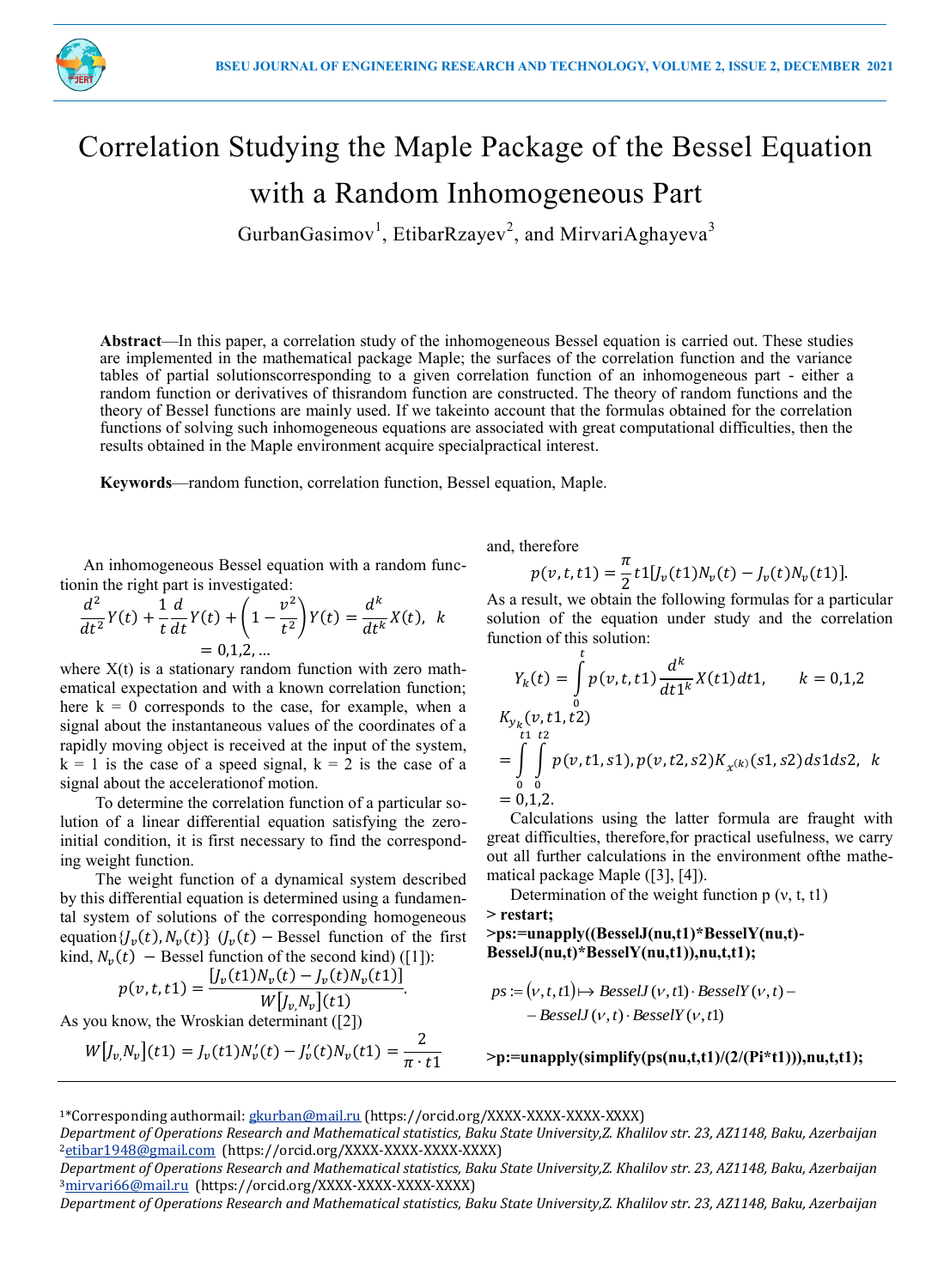$$
p := (v, t, t]) \mapsto \frac{(BesselJ(v, t)) \cdot BesselY(v, t)}{2} - \frac{BesselJ(v, t) \cdot BesselY(v, t)] \cdot \pi \cdot t}{2}
$$

Input of the correlation function (c. f.) of the input signal  $X(t)$  ([5], [6])

#### **>Kx:=unapply(exp(-(s1-s2)^2),s1,s2);**

$$
Kx := (s1, s2) \mapsto e^{-|s1-s2|^2}
$$

$$
>Kxn:=unapply(exp(-abs(s1-s2))*(1+abs(s1-s2)),s1,s2);
$$

$$
Kxn := (s1, s2) \mapsto e^{-|s1-s2|} \cdot (1+|s1-s2|)
$$

**>Kxc:=unapply(exp(-(s1-s2)^2)\*cos(s1-s2),s1,s2);**

$$
Kxc := (s1, s2) \mapsto e^{-|s1-s2|^2} \cdot \cos(s1-s2)
$$

Determination of the correlation function of a partial solution,corresponding to X(t) with correlation functionKxc and Kxn at  $v = 0$ 

#### **>Ky0s:=unapply((Pi^2/4)\*int(int(s1\*s2\*p(0,s1,t1)\*p(0,s2, t2)\* Kxc(s1,s2),s1=0..t1),s2=0..t2),t1,t2);**

$$
Ky0s := (t1, t2) \mapsto \frac{1}{4} \left( \pi^2 \cdot \left( \int_0^{t2t} \int_0^1 \frac{1}{4} \left( s1 \cdot s2 \cdot (BesselJ(0, t1) \cdot \right) \right) \right)
$$

 $BesselY(0, s1) - BesselY(0, s1) \cdot BesselY(0, t1)) \cdot \pi^2 \cdot t1$ 

 $\cdot$ (*BesselJ*  $(0, t2) \cdot$ *BesselY*  $(0, s2)$  –

 $-BesselJ\left( {0,s2} \right) \cdot BesselY\left( {0,t2} \right)) \cdot t2 \cdot {e^{ - \left( {s1 - s2} \right)^2 }} \,\, .$  $-cos(-s1+s2)$  $ds1ds2)$ 



# **Ky0n:=unapply((Pi^2/4)\*int(int(s1\*s2\*p(0,s1,t1)\*p(0,s2,t**





#### **Kxn(s1,s2),s1=0..t1),s2=0..t2),t1,t2);**



Figure 2

$$
Ky0s := (t1, t2) \mapsto \frac{1}{4} \left( \pi^2 \cdot \left( \int_0^{t2t} \frac{1}{4} (s1 \cdot s2 \cdot \right) \right)
$$

 $\cdot$  *BesselY* (0, t2))  $\cdot$  t2  $\cdot$  e<sup>-|-s1+s2|</sup>  $\cdot$  (1+|-s1+s2|)|ds1ds2||  $-\pi^2 \cdot t$ 1  $\cdot$  (*BesselJ*  $(0, t2) \cdot$  *BesselY*  $(0, s2)$  – *BesselJ*  $(0, s2) \cdot$  $\cdot$  (*BesselJ*  $(0, t1) \cdot$ *BesselY*  $(0, s1)$  – *BesselJ*  $(0, s1) \cdot$ *BesselY*  $(0, t1)$ )

**> plot3d(Ky0s(t1,t2),t1=0..5,t2=0..5);**

**> plot3d(Ky0n(t1,t2),t1=0..5,t2=0..5);**

#### **>evalf([Ky0s(5,5),Ky0n(5,5)]);**



[87.40943122, 114.7107820] Determination of the correlation function of apartial solu- Figure 3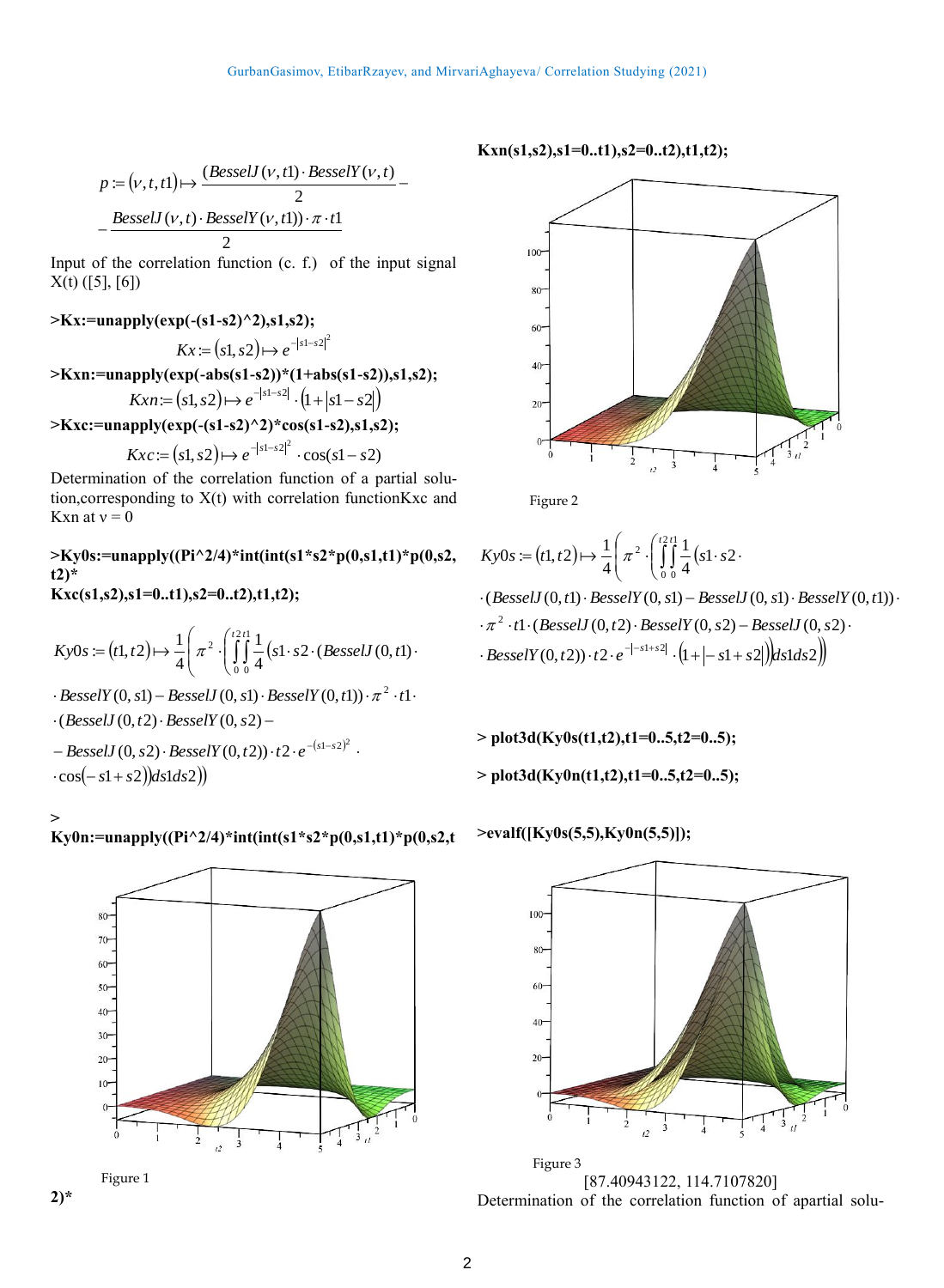tion, corresponding to  $X(t)$  with correlation function Kx at  $v =$ 0

#### **>**

# **Ky0:=unapply((Pi^2/4)\*int(int(s1\*s2\*p(0,s1,t1)\*p(0,s2,t2 )\***

# **Kx(s1,s2),s1=0..t1),s2=0..t2),t1,t2);**

Construction of surfaces of correlation function Ky0 and Ky0n over a square  $[0,5]$  x  $[0,5]$ 

# **> plot3d([Ky0(t1,t2),Ky0n(t1,t2)],t1=0..5,t2=0..5);**

Calculation of the correlation functionat the corner point of a square

# **>evalf([Ky0(5,5), Ky0n(5,5)]);**

[101.0401016, 114.7107820] Determination of the correlation functionof a partial solution, corresponding to  $X(t)$  with correlation function Ky at  $v$  $= 1$ ;  $1/2$ 

#### **> Ky1:=unapply((Pi^2/4)\*int(int(s1\*s2\*p(1,s1,t1)\*p(1,s2,t2 )\* Kx(s1,s2),s1=0..t1),s2=0..t2),t1,t2);**

$$
Kyl := (t1, t2) \mapsto \frac{1}{4} \left( \pi^2 \cdot \left( \int_0^{t2t} \frac{1}{4} (s1 \cdot s2 \cdot \right) \cdot (BesselJ(1, t1) \cdot BesselY(1, s1) - BesselJ(1, s1) \cdot \cdot BesselY(1, t1)) \cdot \pi^2 \cdot t1 \cdot (BesselJ(1, t2) \cdot BesselY(1, s2) - BesselJ(1, s2) \cdot BesselY(1, t2)) \cdot t2 \cdot e^{-(s1-s2)^2} \cdot ds1 ds2 \right)
$$

**>** 





#### **Ky12:=unapply((Pi^2/4)\*int(int(s1\*s2\*p(1/2,s1,t1)\*p(1/2, s2,t2)\* Kx(s1,s2),s1=0..t1),s2=0..t2),t1,t2);**

$$
Kyl2 := (t1, t2) \mapsto \frac{1}{4} \left( \pi^2 \cdot \left( \int_0^{t2t} \frac{1}{4} \left( s1 \cdot s2 \cdot \left( -\frac{2 \sin(t1) \cdot \cos(s1)}{\pi \sqrt{t1} \sqrt{s1}} \right) + \frac{2 \sin(s1) \cdot \cos(t1)}{\pi \sqrt{s1} \sqrt{t1}} \right) \cdot \pi^2 \cdot t1 \cdot \left( -\frac{2 \sin(t2) \cdot \cos(s2)}{\pi \sqrt{t2} \sqrt{s2}} + \frac{2 \sin(s2) \cdot \cos(t2)}{\pi \sqrt{s2} \sqrt{t2}} \right) \cdot t2 \cdot e^{-(s1-s2)^2} \left( ds1 ds2 \right)
$$

Construction of surfaces of correlation function Ky0, Ky1 over a square  $[0,5]$  x  $[0,5]$ 

**> plot3d([Ky0(t1,t2),Ky1(t1,t2)],t1=0..5,t2=0..5);**

Calculation of thecorrelation function at the corner point of a square

# **>evalf([Ky0(5,5),Ky1(5,5),Ky12(5,5)]);**

[101.0401016,112.1910409,103.6054206] Calculation of the correlation function of the 1st and 2nd derivatives of  $X(t)$  (under the identifier Ku and Kv)

>Ku:=unapply(simplify(diff(Kx(s1,s2),s1,s2)),s1,s2);  
\n
$$
Ku := (s1, s2) \mapsto -4(s1^2 - 2 \cdot s2 \cdot s1 + s2^2 - \frac{1}{2}) \cdot e^{-(s1-s2)^2}
$$
  
\n>>Kv:=unapply(simplify(diff(Ku(s1,s2),s1,s2)),s1,s2);

$$
Kv := (s1, s2) \mapsto 16 \cdot (s1^4 - 4 \cdot s1^3 \cdot s2 + (6 \cdot s2^2 - 3) \cdot s1^2 +
$$
  
+  $(-4 \cdot s2^3 + 6 \cdot s2) \cdot s1 + s2^4 -$   
 $-3 \cdot s2^2 + \frac{3}{4} e^{-(s1-s2)^2}$ 

Determination of the correlation function of a solution, corresponding to  $dX(t)/dt$  at  $v = 0$ 

**> Kw0:=unapply((Pi^2/4)\*int(int(s1\*s2\*p(0,s1,t1)\*p(0,s2,t 2)\* Ku(s1,s2),s1=0..t1),s2=0..t2),t1,t2);**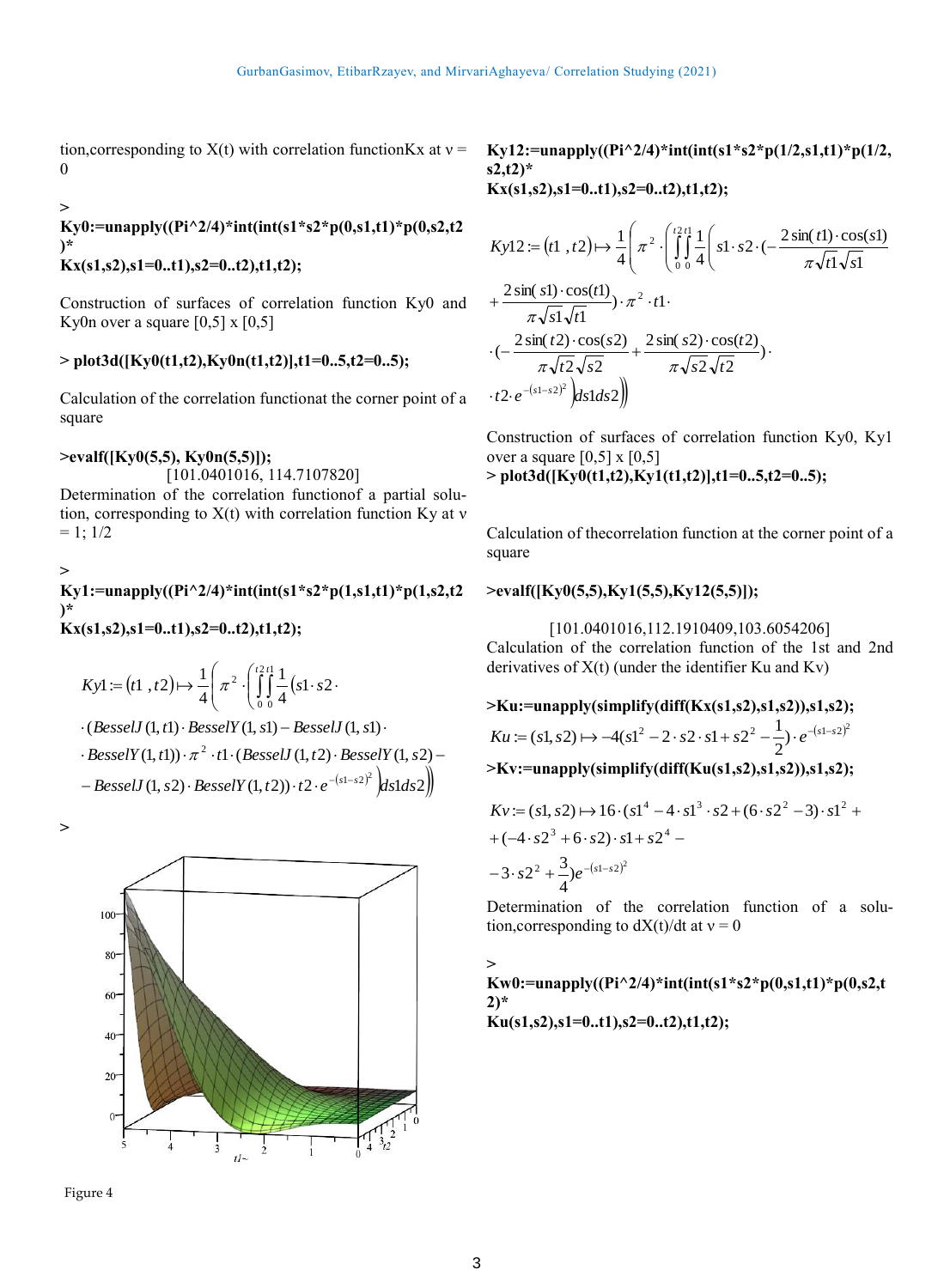

Figure 6

$$
Kw0 := (t1, t2) \mapsto \frac{1}{4} \left( \pi^2 \cdot \left( \int_0^{t2t} -s1 \cdot s2 \cdot \right) \right)
$$

- $\cdot$   $\left($ *BesselJ*  $(0, t1) \cdot$ *BesselY*  $(0, s1)$  *BesselJ*  $(0, s1) \cdot$
- $-BesselJ(0, s2) \cdot BesselY(0, t2)) \cdot$  $\cdot$  *BesselY*  $(0, t1)$ )  $\cdot \pi^2 \cdot t1 \cdot (BesselJ(0, t2) \cdot BesselY(0, s2) -$

$$
\cdot t2(s1^{2}-2\cdot s1\cdot s2+s2^{2}-\frac{1}{2})\cdot e^{-(s1-s2)^{2}}ds1ds2\bigg)\bigg)
$$

Construction of surface Kw0

**> plot3d(Kw0(t1,t2),t1=0..5,t2=0..5,color=sin(t1));**

Construction of surfacesof Ky0 and Kw0 over a square

# **>**

**plot3d([Ky0(t1,t2),Kw0(t1,t2)],t1=0..5,t2=0..5,color=sin(t 1));**

Determination of the correlation function of a solution, corresponding to  $\frac{d^2}{dt^2}X(t)$  at  $v = 0$ 

## **>**

**Kz0:=unapply((Pi^2/4)\*int(int(s1\*s2\*p(0,s1,t1)\*p(0,s2,t2 )\* Kv(s1,s2),s1=0..t1),s2=0..t2),t1,t2);**

$$
Kz0 := (t1, t2) \mapsto \frac{1}{4} \left( \pi^2 \cdot \left( \int_0^{t2t} 4 \cdot s1 \cdot s2 \cdot \right) \cdot \left( \text{Bessel } J(0, t1) \cdot \text{Bessel } Y(0, s1) - \text{Bessel } J(0, s1) \cdot \right) \cdot \text{Bessel } Y(0, t1) \cdot \pi^2 \cdot t1 \cdot (\text{Bessel } J(0, t2) \cdot \text{Bessel } Y(0, s2) - \text{Bessel } J(0, s2) \cdot \text{Bessel } Y(0, t2)) \cdot t2 \left( s1^4 - 4 \cdot s1^3 \cdot s2 + (6 \cdot s2^2 - 3) \cdot s1^2 + \right. \\
\left. + (-4 \cdot s2^3 + 6 \cdot s2) \cdot s1 + s2^4 - 3 \cdot s2^2 + \frac{3}{4} \right) \cdot e^{-(s1 - s2)^2} ds1 ds2 \right)
$$

Table of variance values at  $v = 0$  at points  $t = 1, 2, 3, 4, 5$  for  $k = 0, 1, 2$  (under the identifier [Ky0 (i,i), Kw0 (i,i), Kz0 (i,i) ])

 $>$  for i from 1 to 5 do evalf( $[Ky0(i,i),Kw0(i,i),Kz0(i,i)]$ ,3) **od;**

$$
[0.124, 0.203, 0.992]
$$
  
\n
$$
[4.38, 4.60, 14.0]
$$
  
\n
$$
[22.0, 16.4, 34.8]
$$
  
\n
$$
[52.0, 39.2, 76.5]
$$
  
\n
$$
[101., 86.2, 149.]
$$

Calculation of the correlation function of asolution, corresponding to  $\frac{d}{dt}X(t)$  and  $\frac{d^2}{dt^2}X(t)$  at  $v = 1$ 

**> Kw1:=unapply((Pi^2/4)\*int(int(s1\*s2\*p(1,s1,t1)\*p(1,s2,t 2)\* Ku(s1,s2),s1=0..t1),s2=0..t2),t1,t2);**



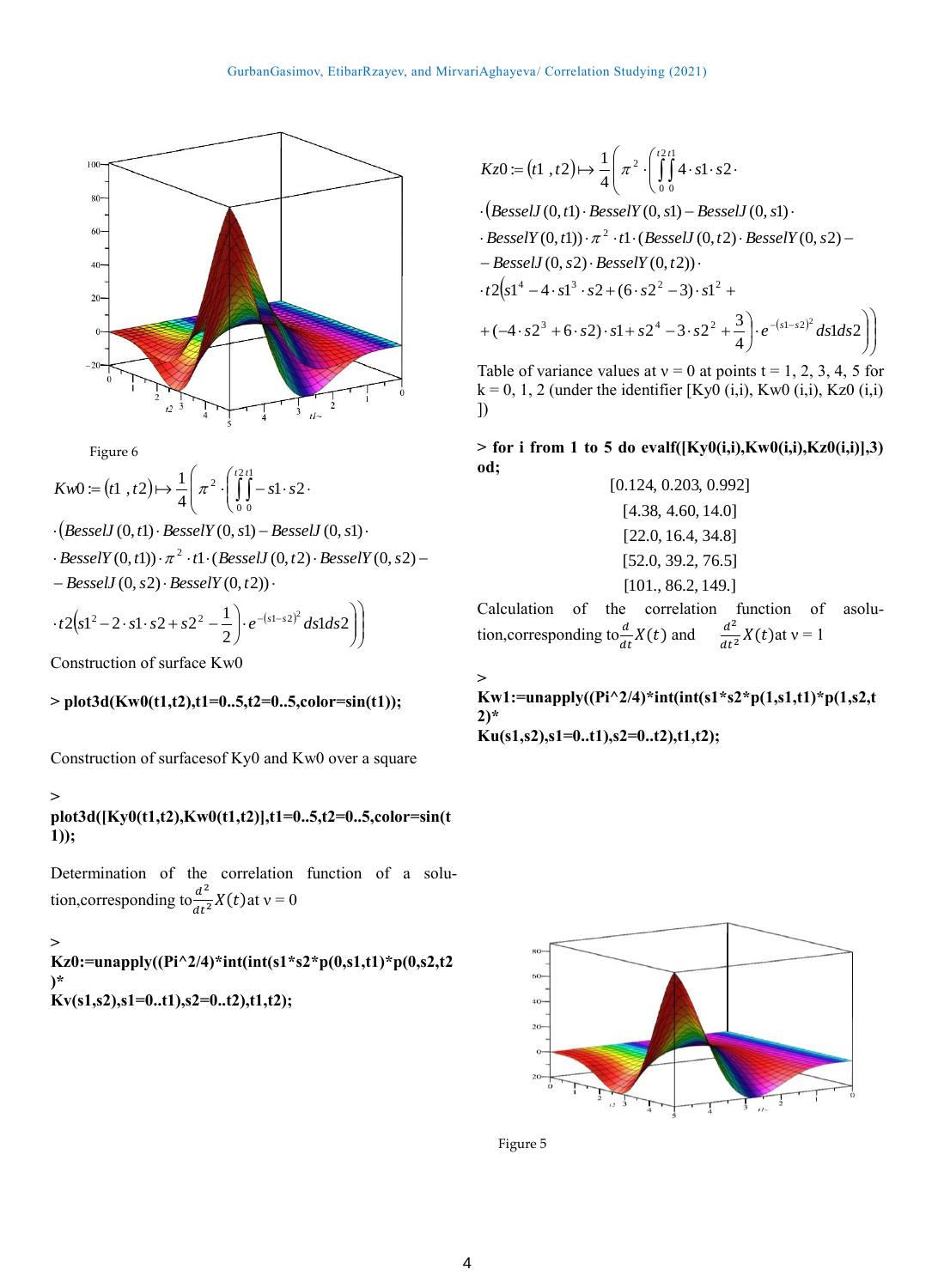$$
Kwl := (t1, t2) \mapsto \frac{1}{4} \left( \pi^2 \cdot \left( \int_0^{t2t} -s1 \cdot s2 \cdot (BesselJ(1, t1 \sim)) \right) \right)
$$

 $BesselY(1, s1) - BesselJ(1, s1)$ 

 $\cdot$  *BesselY*(1, t1))  $\cdot \pi^2 \cdot t$ 1  $\cdot$  (*BesselJ*(1, t2)  $\cdot$  *BesselY*(1, s2) –

 $-BesselJ(1, s2) \cdot BesselY(1, t2)) \cdot$ 

$$
\cdot t2(s1^{2}-2\cdot s1\cdot s2+s2^{2}-\frac{1}{2})\cdot e^{-(s1-s2)^{2}}ds1ds2\bigg)
$$

**Kz1:=unapply((Pi^2/4)\*int(int(s1\*s2\*p(1,s1,t1)\*p(1,s2,t2 )\* Kv(s1,s2),s1=0..t1),s2=0..t2),t1,t2);**

$$
Kwl := (t1, t2) \mapsto \frac{1}{4} \left( \pi^2 \cdot \left( \int_0^{t2t} 4 \cdot s1 \cdot s2 \cdot \right) \cdot \left( \text{Bessel } J(1, t1) \cdot \text{Bessel } Y(1, s1) - \text{Bessel } J(1, s1) \cdot \right) \cdot \text{Bessel } Y(1, t1) \cdot \pi^2 \cdot t1 \cdot (\text{Bessel } J(1, t2) \cdot \text{Bessel } Y(1, s2) - \text{Bessel } J(1, s2) \cdot \text{Bessel } Y(1, t2) \cdot t2 \cdot \left( s1^4 - 4 \cdot s1^3 \cdot s2 + (6 \cdot s2^2 - 3) \cdot s1^2 + \right. \left. + (-4 \cdot s2^3 + 6 \cdot s2) \cdot s1 + s2^4 - \right.
$$
\n
$$
-3 \cdot s2^2 + \frac{3}{4} \cdot e^{-(s1 - s2)^2} \, ds1 ds2 \right)
$$

Construction of surfaces Ky1 and Kw1 over a square

#### **>**

**>** 

**plot3d([Ky1(t1,t2),Kw1(t1,t2)],t1=0..5,t2=0..5,color=sin(t 1));**

Table of variance values at  $v = 1$  at points  $t = 1, 2, 3, 4, 5$  for  $k = 0, 1, 2($  [ Ky1 (i,i), Kw1 (i,i), Kz1 (i,i) ])

**> for i from 1 to 5 do evalf([Ky1(i,i),Kw1(i,i),Kz1(i,i)],3) od;**

[112., 88.2, 143.] [62.8, 37.5, 63.2] [31.5, 18.5, 31.5] [7.12, 6.78, 18.5] [0.215, 0.342, 1.64]

Determination of the correlation function of a solution, corresponding to  $\frac{d}{dt}X(t)$  and  $\frac{d^2}{dt^2}X(t)$  at  $v = 1/2$ 

**> Kw12:=unapply((Pi^2/4)\*int(int(s1\*s2\*p(1/2,s1,t1)\*p(1/2 ,s2,t2)\* Ku(s1,s2),s1=0..t1),s2=0..t2),t1,t2);**

$$
Kw12 := (t1, t2) \mapsto \frac{1}{4} \left( \pi^2 \cdot \left( \int_0^{t2} \int_0^{t2} -s1 \cdot s2 \cdot \left( \frac{2 \sin(t1) \cdot \cos(s1)}{\pi \sqrt{t1} \sqrt{s1}} \right) \cdot \pi^2 \cdot t1 \cdot \frac{2 \sin(t2) \cdot \cos(t1)}{\pi \sqrt{t2} \sqrt{s2}} \right) \cdot \pi^2 \cdot t1 \cdot \frac{2 \sin(t2) \cdot \cos(s2)}{\pi \sqrt{t2} \sqrt{s2}} + \frac{2 \sin(s2) \cdot \cos(t2)}{\pi \sqrt{s2} \sqrt{t2}} \cdot t2 \cdot \left( s1^2 - 2 \cdot s1 \cdot s2 + s2^2 - \frac{1}{2} \right) \cdot e^{-(s1 - s2)^2} ds1 ds2 \right)
$$

**>** 

**Kz12:=unapply((Pi^2/4)\*int(int(s1\*s2\*p(1/2,s1,t1)\*p(1/2, s2,t2)\* Kv(s1,s2),s1=0..t1),s2=0..t2),t1,t2);**



Figure 7